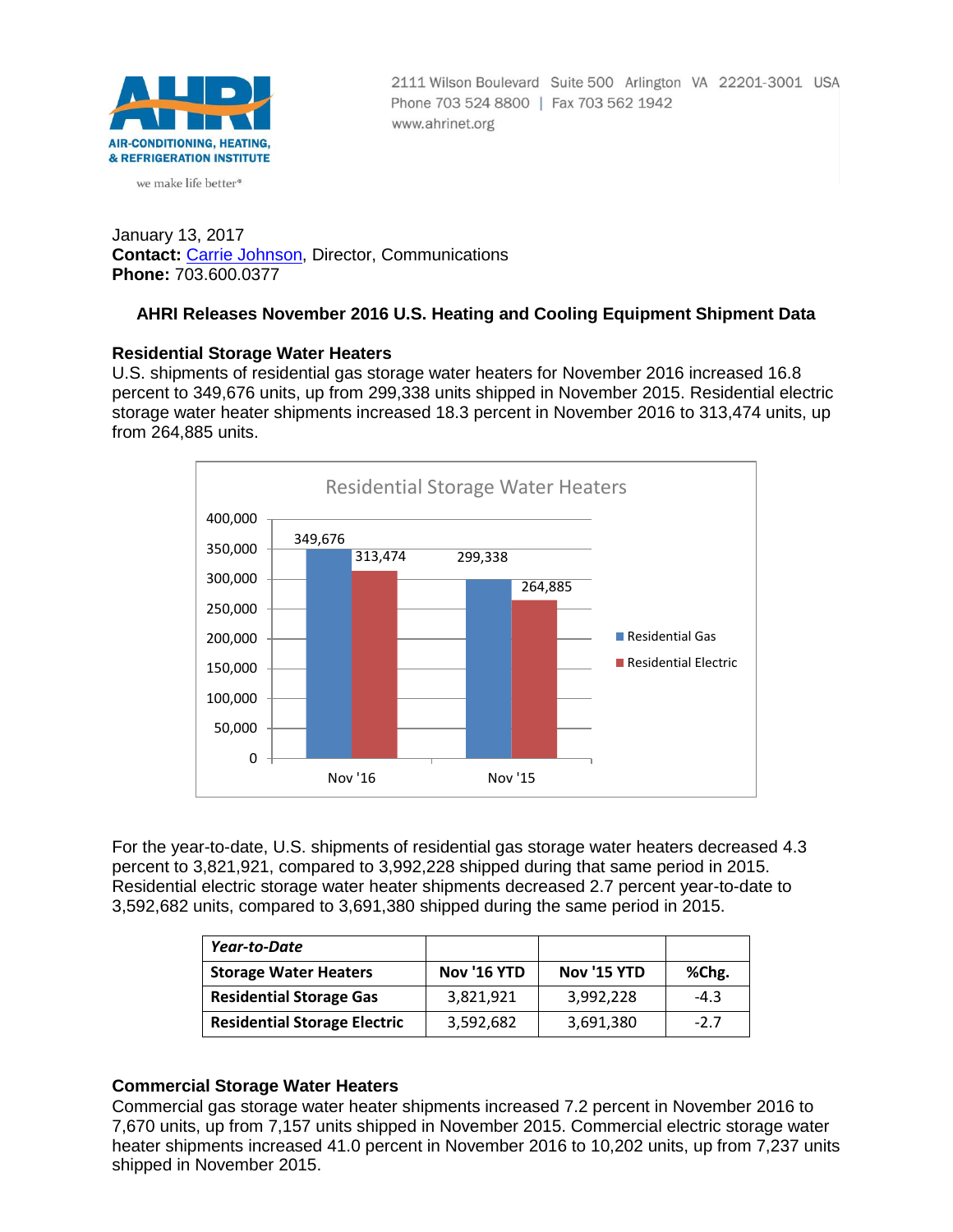

Year-to-date U.S. shipments of commercial gas storage water heaters increased 0.8 percent to 89,507 units, compared with 88,790 units shipped during the same period in 2015. Year-to-date commercial electric storage water heater shipments increased 40.9 percent to 112,229 units, up from 79,675 units shipped during the same period in 2015.

| Year-to-Date                       |                    |                    |         |
|------------------------------------|--------------------|--------------------|---------|
|                                    | <b>Nov '16 YTD</b> | <b>Nov '15 YTD</b> | %Chg.   |
| <b>Commercial Storage Gas</b>      | 89.507             | 88,790             | $+0.8$  |
| <b>Commercial Storage Electric</b> | 112.229            | 79,675             | $+40.9$ |

# **Warm Air Furnaces**

U.S. shipments of gas warm air furnaces for November 2016 increased 7.6 percent to 267,860 units, up from 248,953 units shipped in November 2015. Oil warm air furnace shipments decreased 20.2 percent to 4,293 units in November 2016, down from 5,379 units shipped in November 2015.

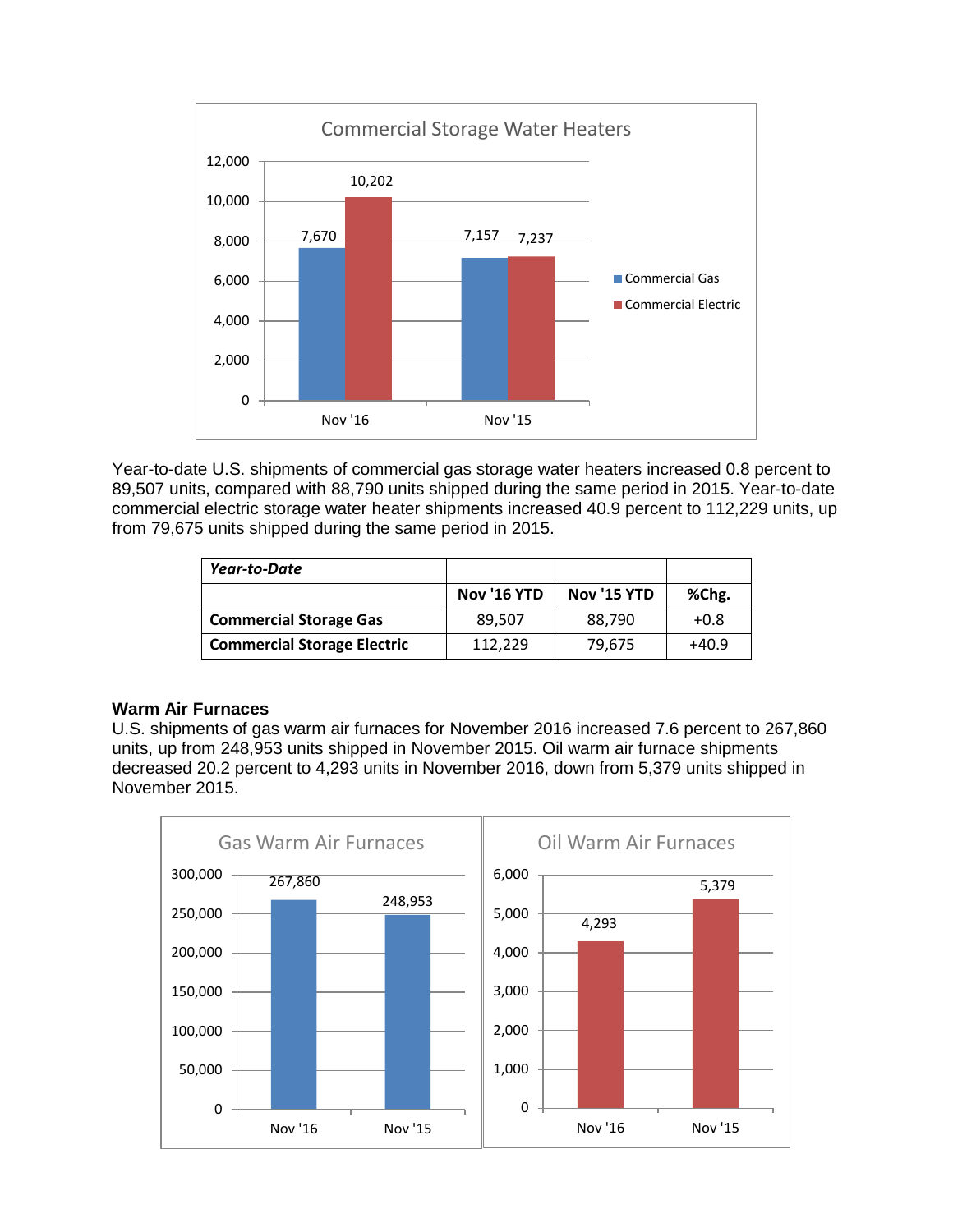Year-to-date U.S. shipments of gas warm air furnaces increased 3.1 percent to 2,639,877 units, compared with 2,559,567 units shipped during the same period in 2015. Year-to-date U.S. Shipments of oil warm air furnaces decreased 5.2 percent to 32,233 units, compared with 33,984 units shipped during the same period in 2015.

| Year-to-Date                 |                    |                    |        |
|------------------------------|--------------------|--------------------|--------|
|                              | <b>Nov '16 YTD</b> | <b>Nov '15 YTD</b> | % Chg. |
| <b>Gas Warm Air Furnaces</b> | 2,639,877          | 2,559,567          | $+3.1$ |
| <b>Oil Warm Air Furnaces</b> | 32.233             | 33,984             | $-5.2$ |

# **Central Air Conditioners and Air-Source Heat Pumps**

U.S. shipments of central air conditioners and air-source heat pumps totaled 409,157 units in November 2016, up 22.2 percent from 334,907 units shipped in November 2015. U.S. shipments of air conditioners increased 16.4 percent to 253,895 units, up from 218,076 units shipped in November 2015. U.S. shipments of air-source heat pumps increased 32.9 percent to 155,262 units, up from 116,831 units shipped in November 2015.



Year-to-date combined shipments of central air conditioners and air-source heat pumps increased 7 percent to 6,885,504 units, up from 6,432,915 units shipped in November 2015. Year-to-date shipments of central air conditioners increased 7.4 percent to 4,619,585 units, up from 4,300,533 units shipped during the same period in 2015. The year-to-date total for heat pump shipments increased 6.3 percent to 2,265,919 units, up from 2,132,382 units shipped during the same period in 2015.

| Year-to-Date                  |                    |             |        |
|-------------------------------|--------------------|-------------|--------|
|                               | <b>Nov '16 YTD</b> | Nov '15 YTD | % Chg. |
| Air Conditioners & Heat Pumps | 6,885,504          | 6,432,915   | $+7.0$ |
| <b>Air Conditioners Only</b>  | 4,619,585          | 4,300,533   | $+7.4$ |
| <b>Heat Pumps Only</b>        | 2,265,919          | 2,132,382   | $+6.3$ |